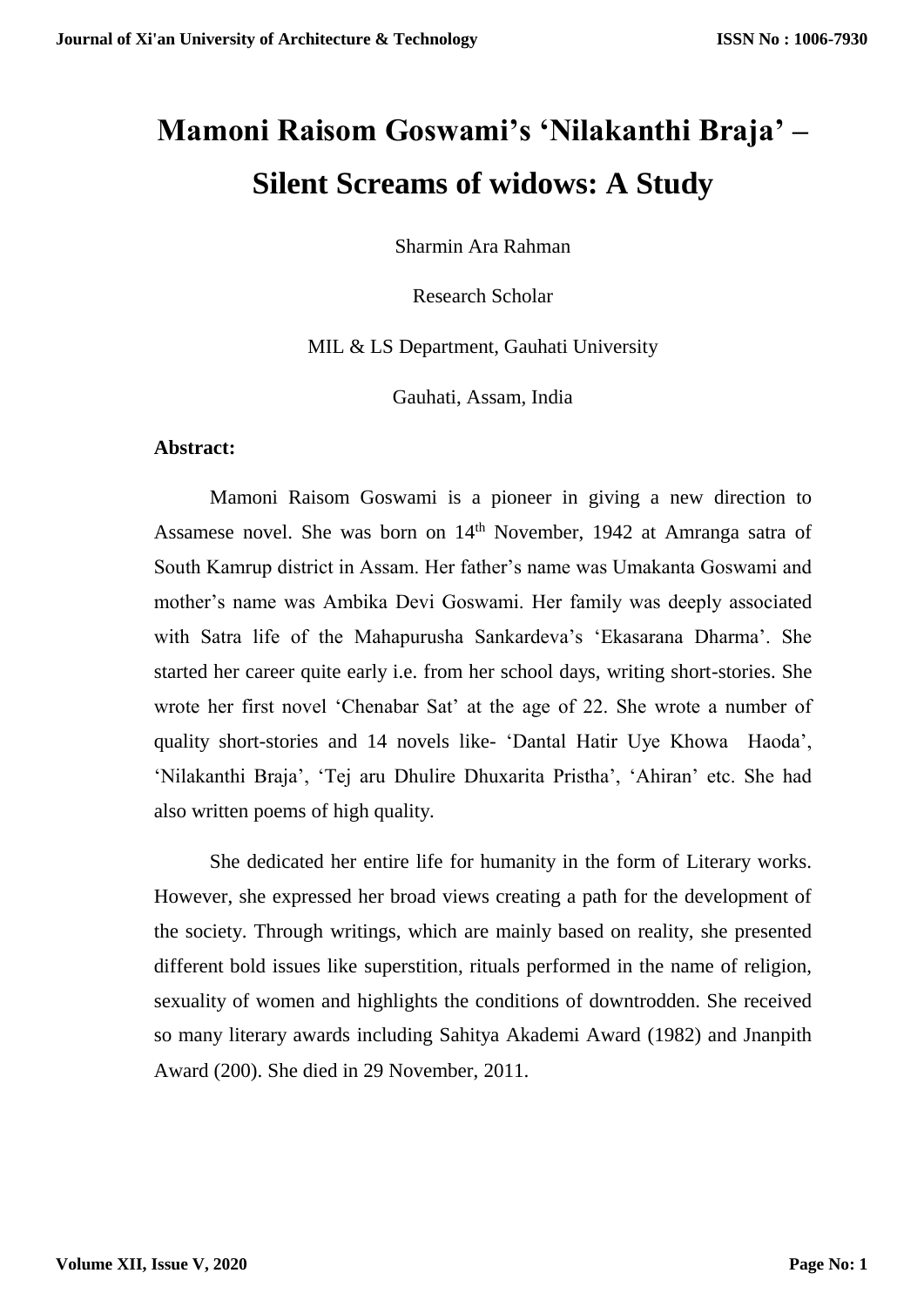### **Introduction:**

Among the most well-regarded authors in contemporary Indian literature, Mamoni Raisom Goswami had published serious acclaimed works of fiction. She is not just a well known and celebrated figure in the Assamese literature, but also an Indian literary world. She based most of her work on the culture and traditions of Assamses people, economic political structure and the miserable lives of women in the society with minute observation. Living a devastating and tragic life, she always feels for the victims of exploitation and oppression. So that, as a humanist, she raised her voice against the injustice and attemled to structure social change through writings.

The themes of Ms. Goswami's novels are mainly based on the realistic society. For the realism in her writings, she is so popular among readers. The themes, settings, characters, language and literary devices- everything complement each other. She picked up so many incidents from her own life and with her mastery over the art of fiction writing moulds them into a creative form. Even several times she herself claimed that the major women characters are reflection of her own life. In her own words—

> "The resentment and sorrow of my personal life is inter mixed with the female characters of mine. In the same way as those are inter mixed with the body of Giribala in Datal Hatir Uye Khowa Hauda, similarly the expression of my protest against sacrifice of animals is manifested through Bidhibala in Chinnamasta."<sup>1</sup>

However, Saudamini in 'Nilakanthi Braja' is literally be her selfportrayal. 'Nilakanthi Braja' was written from the experiences Mamoni Raisom had when she was in the holy of Brindaban. This novel is a masterpiece of Mamoni Raisom Goswami.

'Nilakanthi Braja' (1976) is full of the pathetic conditions of the Radheswamis are tortured mentally and physically in Indian orthodox society in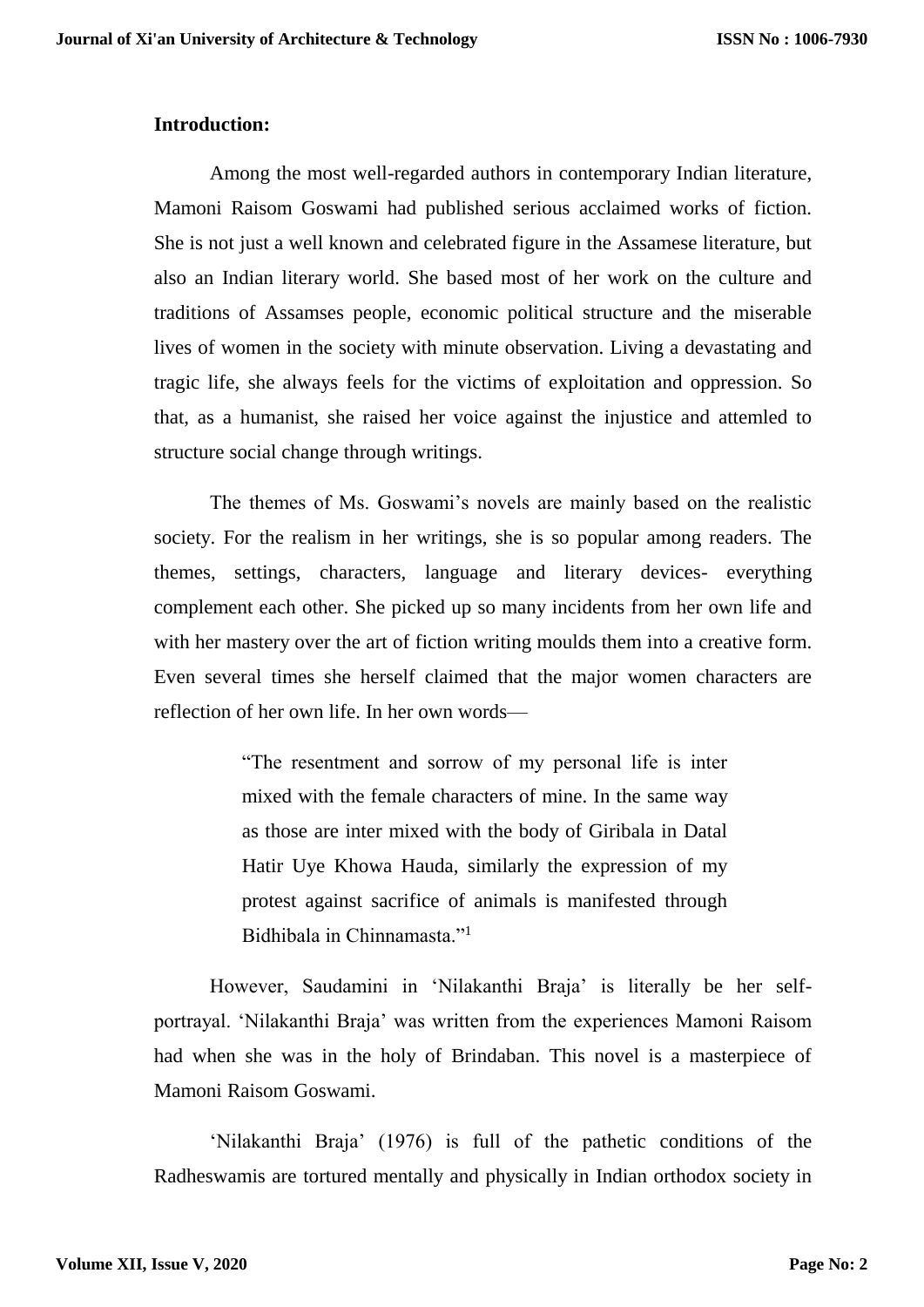the name of religion, culture, tradition etc. A running commentary of the custom for women that made them spend the rest of their lives in a holy pilgrimage, Vrindaban, after the death of their husbands. With the Radheswamis the inhuman activities occurrences in this holy city. Every page of this novel is full of pain and tears of the widows.

Women's position and status in Indian society specially in Hindu religious belief has always been ambivalent in the sence that on one hand she is revered and worshipped as a goddess and the other hand she is subjected to inane rules and regulations which violate very essence of being a woman. Mamoni Raisom writes the novel in the pathetic state of widows when she was in Vrindaban for her research work. She portrays not only the strained lives of Radheswamis, but also struggles for survival of the inhabitants of the holy city, fain and festivals, nomination of history, adultery and corruption made by monks. Saudamini is the main character of the novel. The story starts with the arrival of Dr. Roy Choudhary and wife Anupama along with widowed daughter Saudamini to Brindaban. After the death of her husband Saudamini fall in love with a young Christian man. But typical orthodox Roychoudhary family could never accept such relationship and brought Saudamini to the holy city of Lord Krishna for changing her mind, so that she could spend rest of her life as a widow. Her parents were very upset when their young daughter became a young widow-

> "Xekh boyox keiti xantire kotam buli axa korisil, kintu xekh boyoxot teoloke keitaman maratmok aghat xojya koribologiya hol. Teo lokor ek matro jiyek Saudamini okalote bidhowa hobologiya hol."<sup>2</sup>

(They wished to spend the last days of their life peacefully but in the last days, they had to suffer a lot of fatal pain. Their only daughter Saudamini has became a widow in such a young age.)

The holy place failes to change Saudamini's mind. Instead of that she gets more mentally disturb by the hellish condition of widows lived there. When she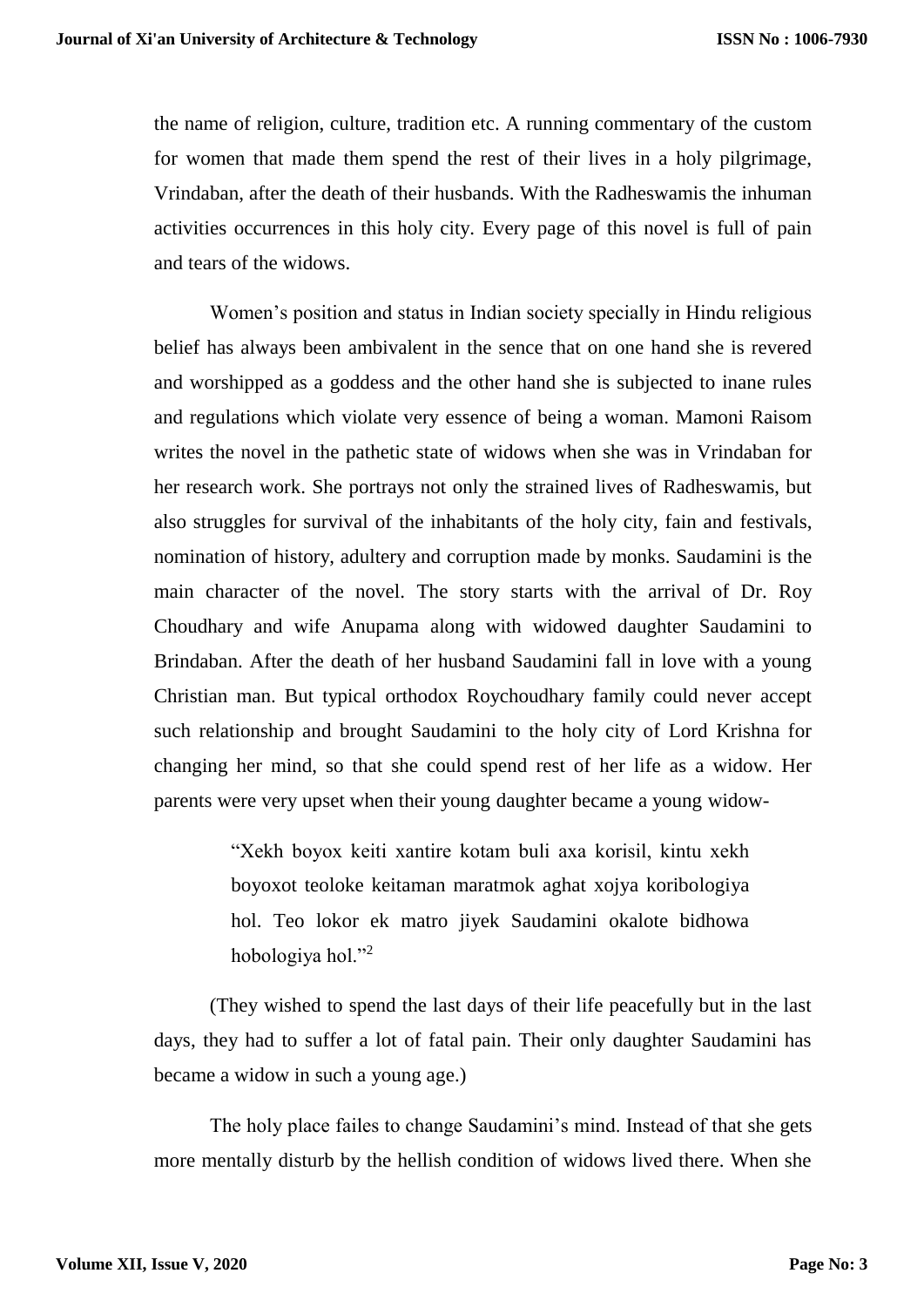went the dark mysterious 'Harabari' she found the pitiable and pathetic conditions of Radheswamis, who are in utter poverty and sexually exploited. Even she, herself tries to suppress her desires and proves to be a good daughter. But she gets more frustrated, commits suicide even when she gets a chance to start new life with her lover. With the silent protest made by Saudamini the story ends.

Mamoni Raisam Goswmi is an excellent story teller as well as an excellent character creator. Saudamini partially reflects the novelist's own inner herself. Saudamini is a strong, beautiful, well educated and high class hindu Brahmin girl. But when her husband died after one year of their marriage, her this high class society proves to be a hindrance for her. People of this society made widowhood a curse and then force the widows to follow the hard rules rest of their lives. The same happens with Saudamini. She is bothering by the question how to over come one's bodily desire. But when she sees the reality she becomes a rebellious. She says-

> "Kiman din thakibo eyat? Mon xongxodhon howa loike? Tetiya hole kio ahil tai? Tair dore lansito, tair dore…… kandi lobo nki aikhinite bohi kisu xomoy? Kosair dore onuvab rohit ejakor kotha vobatkoi aikhinite bohi kisu xomoy kandi lobo neki?"<sup>3</sup>

(How long will she be here? Until mind becomes stable? Then why does she come here? Exploited like her………. Will she cry for sometime sitting here? Instead of thinking about emotionless butchers would she sit here for some time and cry?)

Like her parents Saudamini also thinks that as time passage she will be able to forget her lover. She tries to follow the social diktat to please her parents. She makes herself busy in assisting her father in his philanthropic venture of running his hospital he has opened to serve the needy and poor. Through she was unable to forget her lover she believes herself to be guilty due to her inability to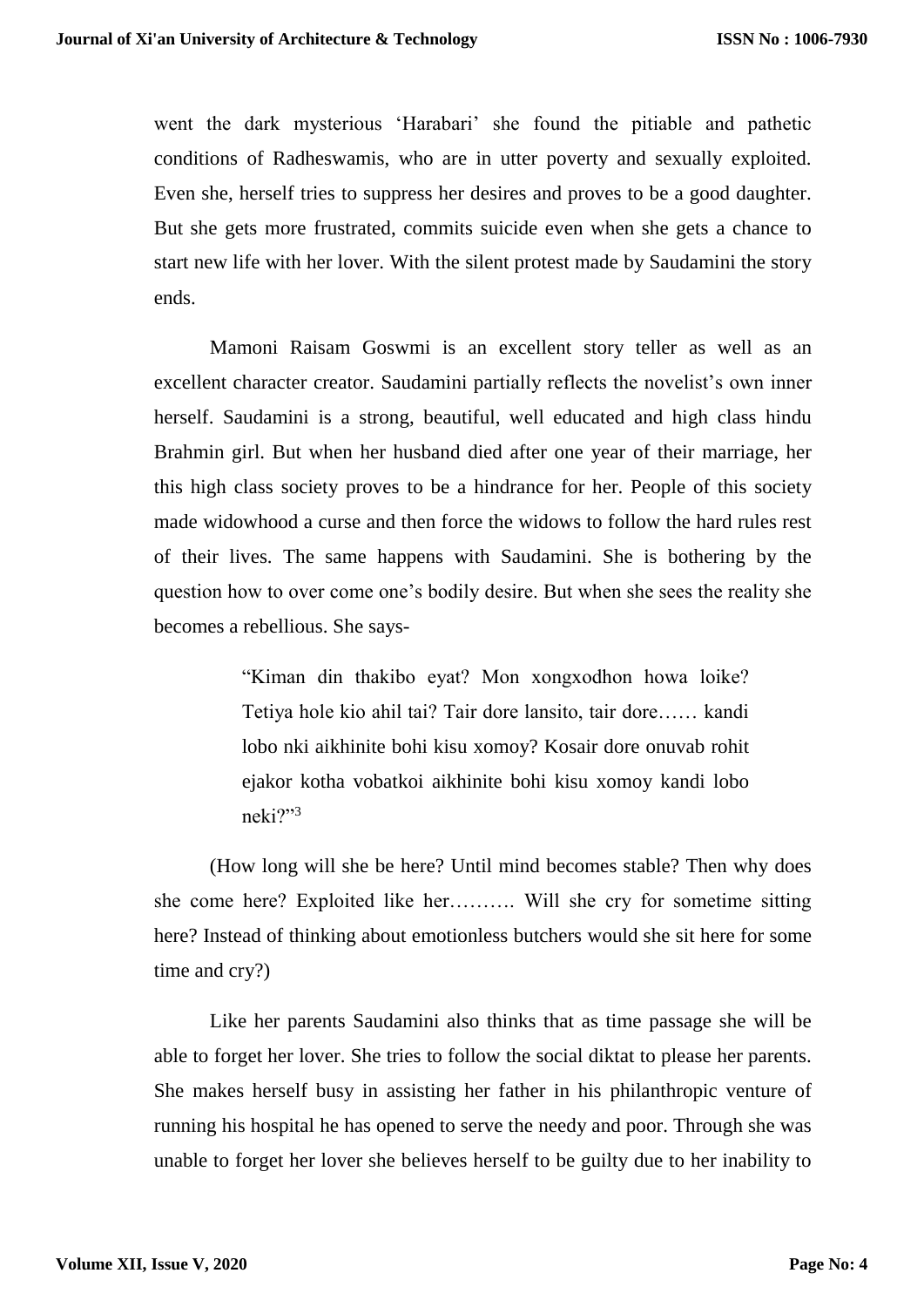suppress her worldly inclination. Unable to adopt spiritually, Saudamini goes to all her acquaintances without hiding anyh of her emotions, in order to find out the reason of her inability. She openly talks about her inner-most feelings in front of the priest Charan bihari. She even interviews so many Radheswamis wheather they have been able to surrender themselves totally to the Lord and thus become indifferent to their desires.

In this novel we see various women victims of social injustice. Though we can find tripartite presentation of three women in the novel, Saudami, Shashi and Mrinalini. This novel is also a powerful and thought provoking saga of the widows of Vrindaban, women who have been abandoned by their own families. These women live in utter poverty and pathetic conditions. They are depending on the Bhajan ashrams for their upkeep. These widows are called 'Radheswamis' – 'names of believers of Lord Krishna' because they earn their livelihood by chanting 'Radhe Shyam' all day long. These Radheswamis are exploited by strong religious and social discources. With the hope of a decent living and a prestigious funeral as defined by Hindu law givers, they came to Vrindhaban. But the corrupt temple officials do not give them the meager amount they are entiteled to. In utter poverty poverty and hunger they become a skeleton like figures as novelist describes them as 'Pretatmar dol' (ghostly figures) and 'Kankal sworup' (resembling a skeleton), with an absurd hope of salvation by dying at the holy Brindaban. What even meager amount of money that they earn after days of hand labour in the Bhajan ashrams has to be deposited with the pandas to ensure that they are cremated according to the Hindu rites after their death. If they do not do so, after their death the pandas will not touch dead' bodies and the bodies would be lying around for dogs and foxes. The young beautiful women are forced into prostitution or live with pandas and priests. Bat after all these have done by the Radheswamis there is no surety of respectful cremation as the pandas simply pocket the money and dispaose the widows' bodies in the Yamuna. They all know this yet these nameless, voiceless entities cannot escape the system which has them completely rendered mute and helpless. Novelist gives an example showing the pitiful conditions of the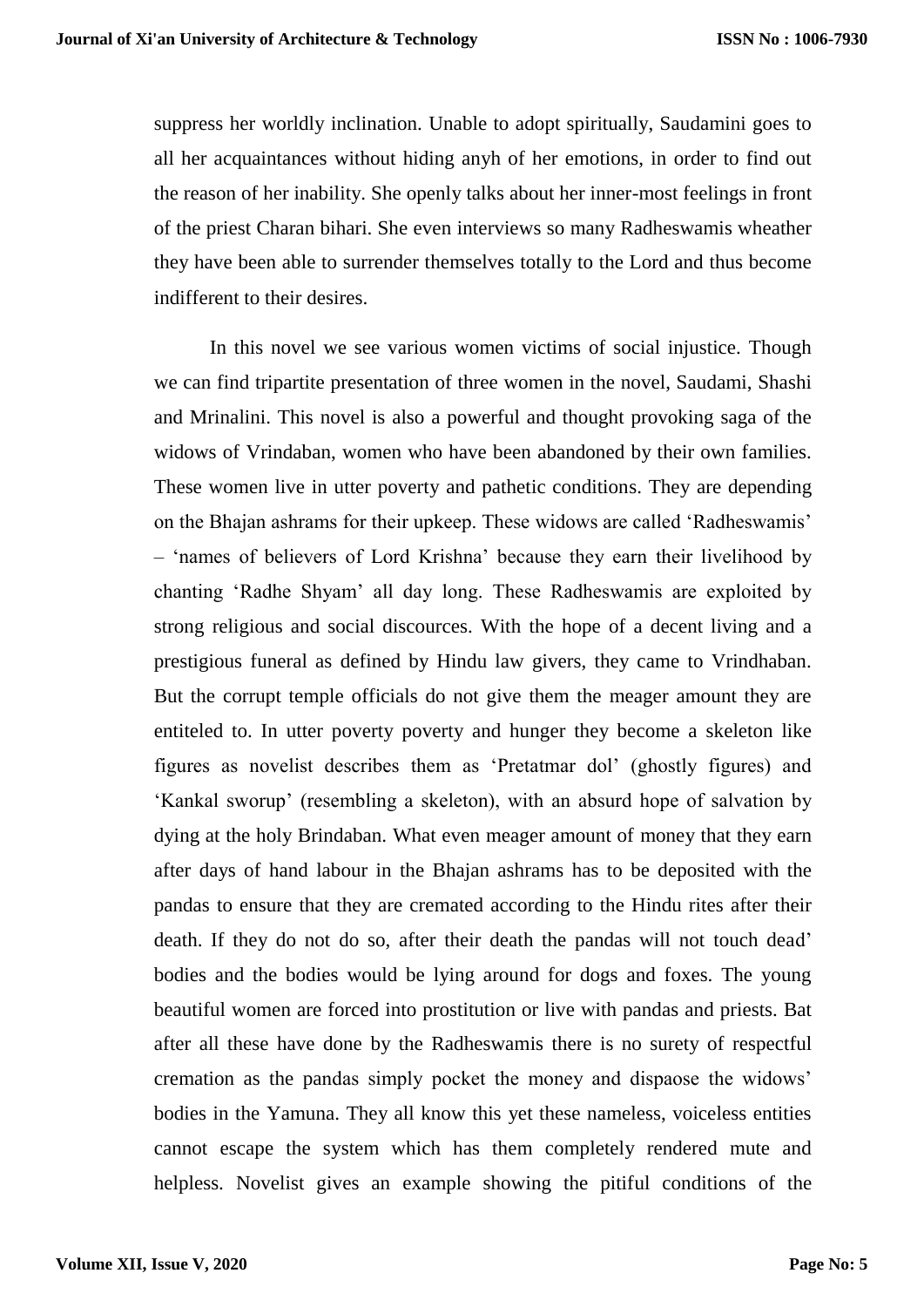widows-the Radheswamis while chanting the 'Bhajan' can not keep their eyes away from the vegetable vendors who are dumping the rotten vegetables in one place for the widows to comw and buy them.

> "Eiboror grahok ekmatra ei radhesyami xakal," (The radheswamis are the only one who buy these rotten vegetables)

Caste system and untouchability are also there in Hindu religious system. Through the Harijan women character, the novelist has introduced the theme of untouchability prevalent in the holy city. She is an expert dancer who knows all the mudras to worship goddess. However, she is not allowed to enter the temple as she is a Harijan, she never protests, infect she obeys the discourse. When Mohan Rakesh offers her water, she does not even touch the vessel. After her husband's death with blessings of goddess Katyayani, ahe has devoted herself to Lord Brajachandra who, she believes also takes pleasure in her. She is a victim of the epistemic violence of the powerful upper caste.

Shashi, one of the Radheswamis, get more attention in the novel. She is a young widow and all ocer Braja she is known as Alamgadhi's companion. She is one of the reveral widows of Brindaban who physical protection and in the hope of getting a respectfull funeral after they die. She longs for a stronger and more passionate relationship which Alamgadhi can not give her. She is hopelessly in love with a young swami whom she can only gaze from a distance. After sold out the temple where Shashi lives and also Alamgadhi's death she loses shelter and companion. Though she adjusts herself with the situation. As Deoghari Baba says that a person is his own friend, foe and loving mother and can make his own destiny.

Mrinalini, another major character of the novel is a daughter of Thakur Sahab. She is an aging spinster who also deprived of a normal life. She takes care if her blind father and insane mother. They used to be a wealthy family but Thakur sahib had led life of a profligate and lost everything. They have to sell off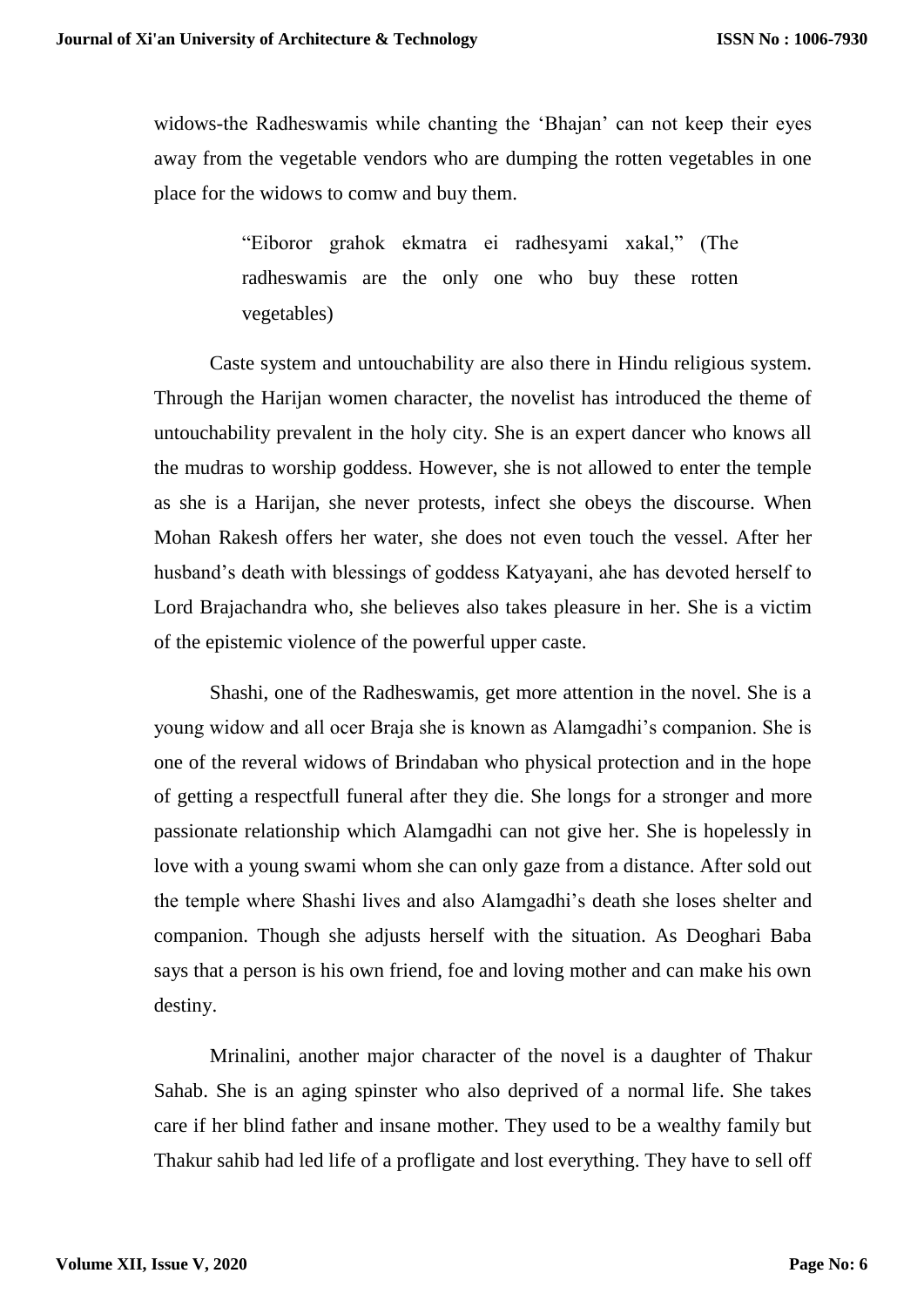his property and take shelter in a hovel. For her family conditions Mrinalini's dream of marriage and motherhood withering away. She asks a group of Radheswamis-

> "Tohote ko- Moi jano maak hobo nowarilo heten? Moi janu eti vogobanok jonmo dibo nowarilu heten?" <sup>5</sup>

(Could I not become a mother? Could I not have given birth to a 'divine child'?)

She is in utmost pain and loneliness. Only because of her father's poor financial decision, her life and future has dependence of a daughter on her father before her marriage.

If we see the characters, Shashi is different from Saudamini and Mrinalini in various aspects. Both Saudamini and Mrinalini are seareching for a community that resembles themselves, Shashi prepares herself to adjust with the things going on, goes to M rinalini and inspite of her own pitiable condition, Mrinalini gives her shelther.

Saudamini is the protagonist of the novel, who observes, analyses everything and finally rejects the construction of the widow stereotype. She revolts against the oppressions she is subjected to and has expressed her love for the Christian lover going against her orthodox society. Pointing on accusing finger at her father, she calls him a butcher. She holds him responsible for her miseries. The internal conflict between her desire and gender defined role lover and asks her to start a new life with him, she after a short meeting with him commits suicide as a mode of protest. Saudamini despites her several efforts, fails to break free from the clutches of the patriarchal discourse. Hence, she takes the ultimate step; as a statement of protest.

## **Conclusion**:

Mamoni Raisom Goswami is one of the dazzling contemporary stars of literature. This writers with a passionate commitment to man and his world around, have some appeal in them that have found expression in her creative